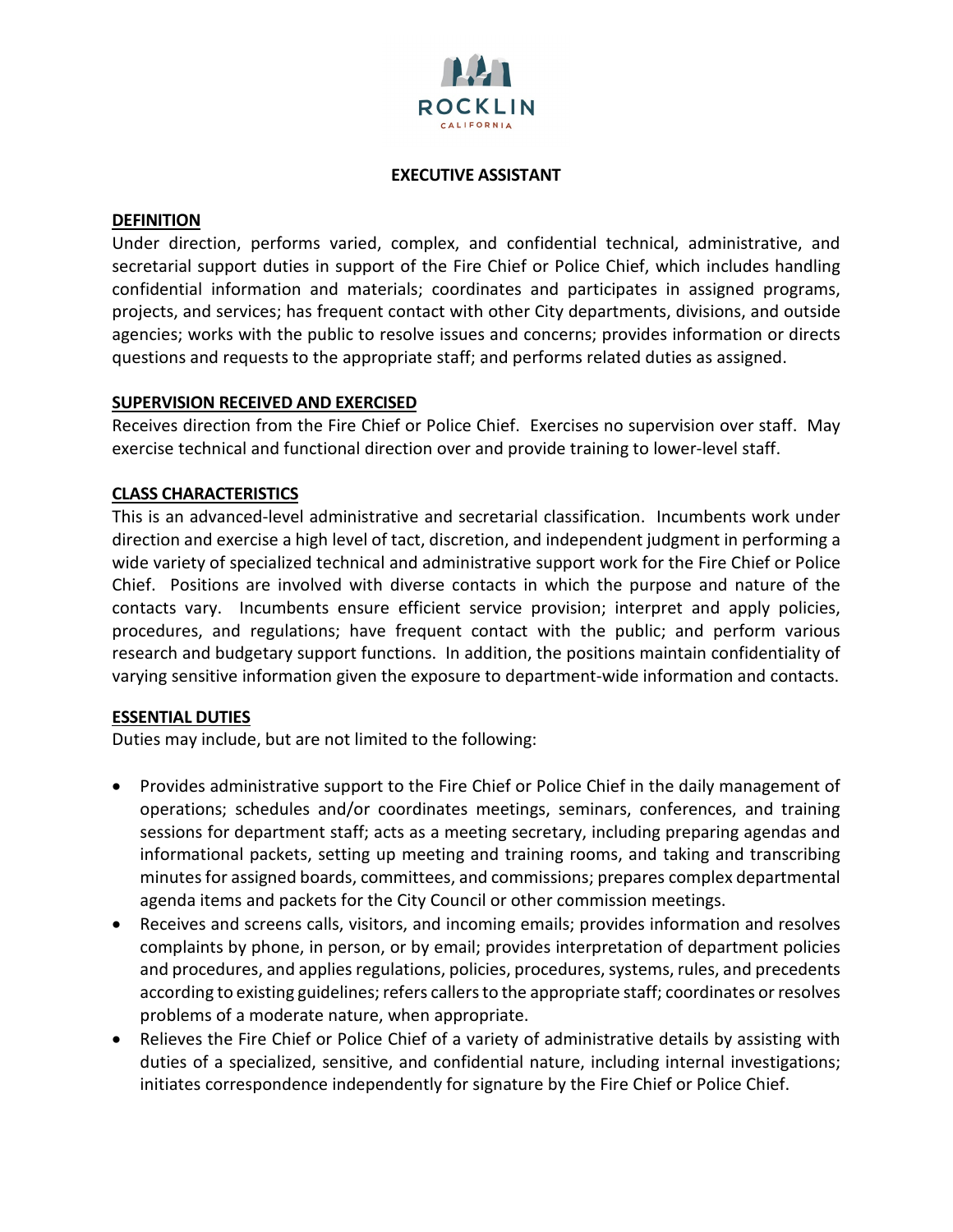Executive Assistant Page 2 of 5

- Recommends organizational or procedural changes affecting administrative and office support activities; improvements in work flow and use of equipment and forms; and changes in programs, policies, or procedures to improve efficiency and cost-effectiveness of operations.
- Researches, collects, compiles, and organizes material for review and analysis.
- Composes, types, edits, and proofreads routine to complex documents, including agendas; forms; memos; media/social media/public relations postings; and administrative, statistical, and financial data; prepares and assembles special reports, manuals, articles, contracts, agreements, announcements, and other informational material; reviews finished material for completeness, accuracy, formatting, compliance with policies and procedures, and appropriate English usage.
- Prepares a variety of routine to complex documents and correspondence from rough draft, dictation equipment, handwritten copy, or verbal instruction.
- Provides administrative support in developing and monitoring department budgets, including processing expense claims, invoices, and purchase orders.
- Communicates with officials and staff of other departments and agencies to obtain and relay information and to coordinate activities.
- Develops, organizes, coordinates, maintains, and updates departmental record systems; enters and updates information with departmental activity, files, and report summaries; retrieves information from systems as required; develops, implements, and maintains file, index, and tracking systems.
- May plan, organize, or review the work of lower-level staff to ensure goals are met; may assign work according to changes in workload priorities; may provide training and guidance to staff.
- Monitors assigned areas of responsibility to ensure compliance with laws, rules, regulations, memoranda of understanding, Police Officer and Firefighter Bill of Rights, as well as department guidelines, policies, and procedures.
- Assists in a variety of departmental, divisional, and program operations; plans, coordinates, oversees, monitors, and participates in special projects, assignments, staff, and/or community events, and other activities as assigned.
- Performs related duties as assigned.

# **QUALIFICATIONS**

## **Knowledge of:**

- Principles, practices, and procedures of advanced business administration.
- City and department programs, goals, policies, and procedures of the assigned department.
- The organization and function of public agencies.
- Applicable federal, state, and local laws, regulatory codes, ordinances, and procedures relevant to assigned area of responsibility.
- Principles and practices of data collection and report preparation.
- Business letter writing and the standard format for reports and correspondence.
- Recordkeeping principles and procedures.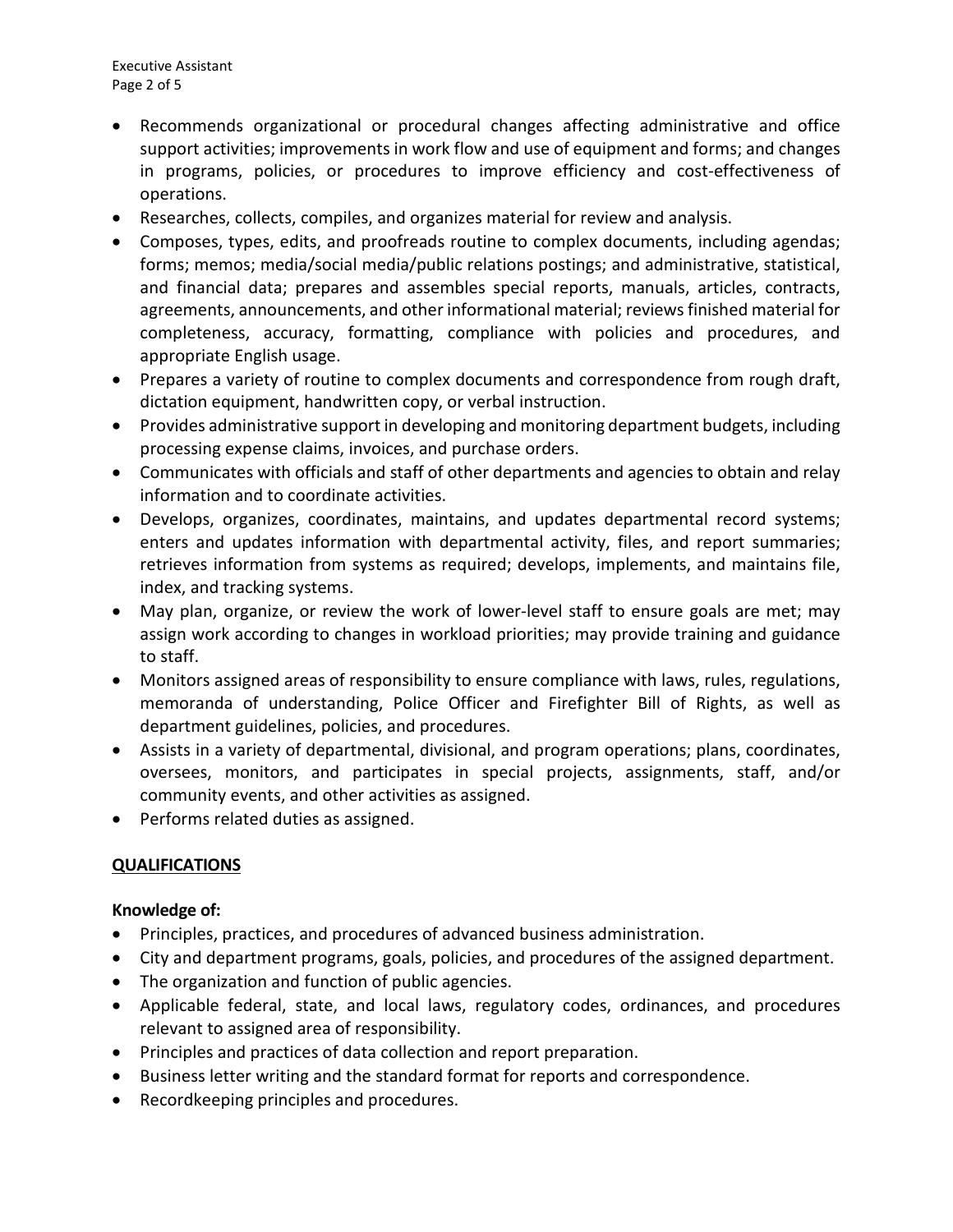Executive Assistant Page 3 of 5

- Basic principles and practices of public agency budget administration.
- Business arithmetic, financial, and statistical techniques.
- Methods of preparing and processing various records, reports, forms, and other documents particular to assigned department or program.
- Principles of providing functional direction and training.
- The structure and content of the English language, including the meaning and spelling of words, rules of composition, and grammar.
- Modern equipment and communication tools used for business functions and programs, projects, and task coordination.
- Principles and techniques for working with groups and fostering effective team interaction to ensure teamwork is conducted smoothly.
- Techniques for providing a high level of customer service.
- Computers and software programs (e.g., Microsoft software packages) to conduct, compile, and/or generate documentation.

## **Ability to:**

- Perform difficult and complex administrative work involving the use of considerable independent judgment.
- Maintain confidentiality and be discreet in handling and processing confidential information and data.
- Assess information, understand political considerations, and use good judgment to ascertain when data or requests are of high priority or have political implications.
- Research, analyze, and summarize data and prepare accurate and logical written reports; recommend new service delivery methods and techniques.
- Understand, interpret, explain, and apply all pertinent laws, codes, regulations, policies, procedures, and standards relevant to work performed.
- Respond to and effectively prioritize multiple phone calls and other requests for service.
- Make accurate mathematical, financial, and statistical computations.
- Establish and maintain a variety of filing, recordkeeping, and tracking systems.
- Display thoroughness, accuracy, and attention to detail necessary to create deliverables consistent with department standards.
- Review situations accurately and determine appropriate courses of action, using judgment according to established policies and procedures.
- Effectively provide work direction.
- Effectively represent the department and the City in meetings with governmental agencies; community groups; various business, professional, and regulatory organizations; and in meetings with individuals.
- Independently organize work, set priorities, schedule and coordinate projects, meet critical deadlines, and follow-up on assignments.
- Actively listen to complaints and use layperson language to explain the department's processes, procedures, and standards.
- Effectively use computer systems, software applications, and modern business equipment to perform a variety of work tasks.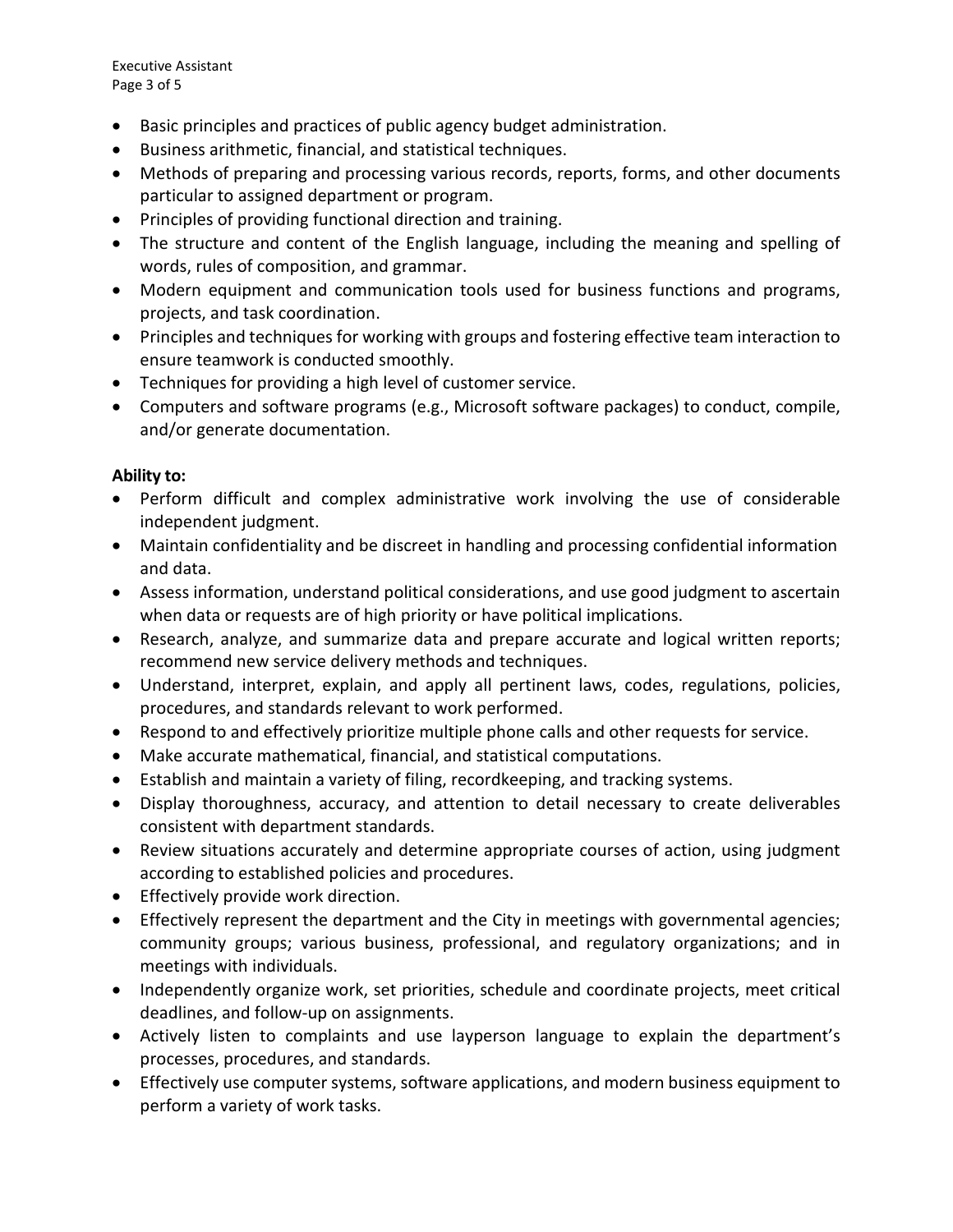- Communicate clearly and concisely, both orally and in writing, using appropriate English grammar and syntax.
- Use tact, initiative, prudence, and independent judgment within general policy, procedural, and legal guidelines.
- Establish, maintain, and foster positive and effective working relationships with those contacted in the course of work

#### **Education and Experience**

Equivalent to graduation from high school;

#### **AND**

Five (5) years of full-time secretarial or administrative experience providing direct support to executive-level management or similar position.

## **Licenses and Certifications**

• Possession of, or ability to obtain and maintain, a valid California Class C Driver License and a satisfactory driving record is required. Individuals who do not meet this requirement due to a disability will be reviewed on a case-by-case basis.

#### **PHYSICAL DEMANDS**

Must possess mobility to work in a standard office setting and use standard office equipment, including a computer; the ability to operate a motor vehicle and to visit various City sites and attend off-site meetings; vision to read printed material and a computer screen; hearing and speech to communicate in person, before groups, and over the telephone; finger dexterity to access, enter, and retrieve data using a computer keyboard, typewriter keyboard, or calculator, and to operate standard office equipment; ability to bend, stoop, kneel, reach, and push and pull drawers open and closed to retrieve and file information; and occasionally lift and carry computer and other equipment, reports, and records that typically weigh less than 20 pounds. Reasonable accommodations will be made for individuals on a case-by-case basis.

#### **ENVIRONMENTAL CONDITIONS**

Employees work in an office environment with moderate noise levels, controlled temperature conditions, and no direct exposure to hazardous physical substances. Employees may interact with upset individuals in interpreting and enforcing departmental policies and procedures.

#### **WORKING CONDITIONS**

Incumbents must pass a thorough background investigation.

**Emergency Service Workers:** All City of Rocklin employees are designated as Emergency Service Workers during a proclaimed emergency and may be required to perform certain emergency services at the direction of the department and/or City.